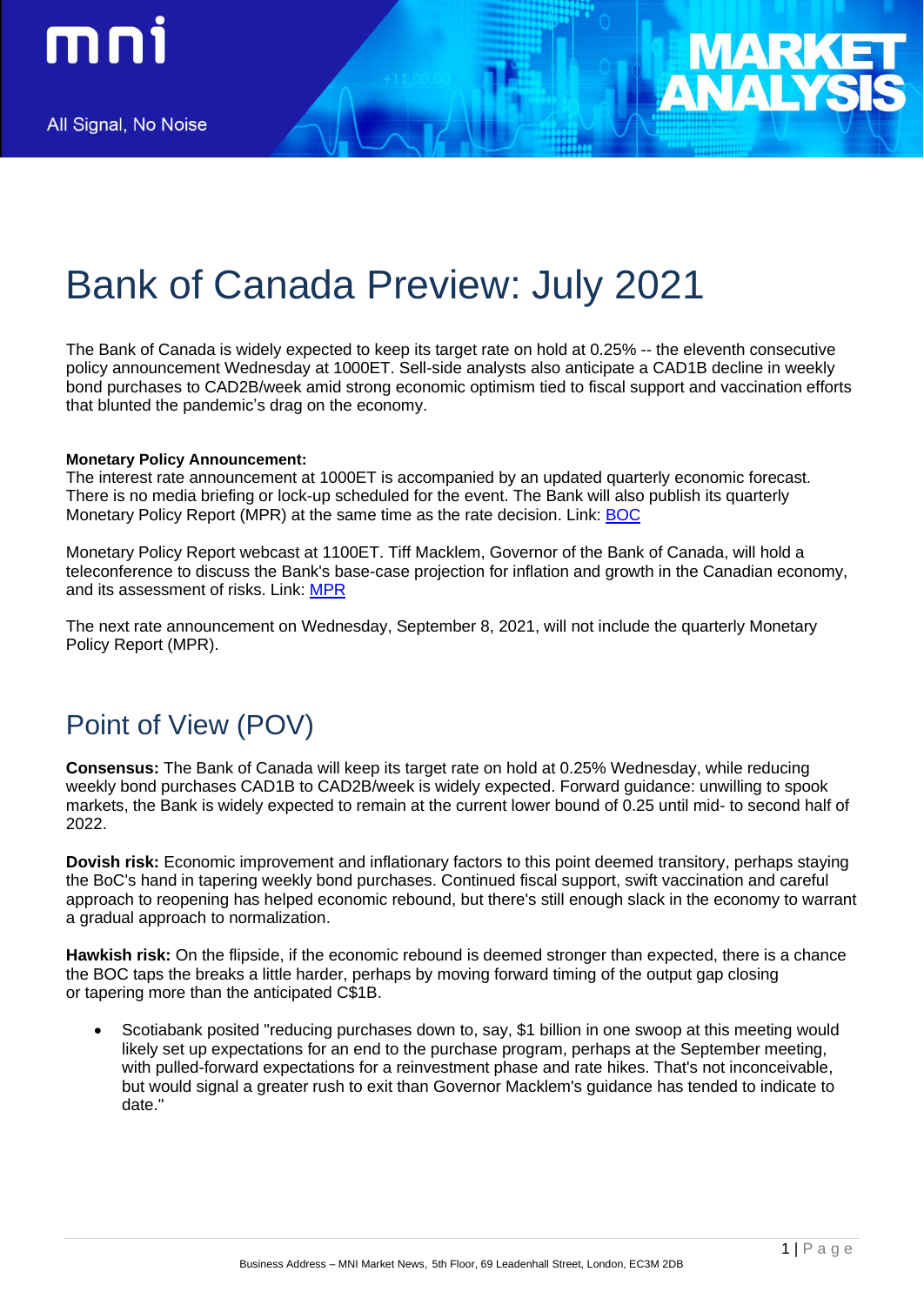All Signal, No Noise

mni



**Central Bank Watch - Bank of Canada** 

| <b>MNI Bank of Canada Data Watch List</b> |         |                |         |        |         |        |                   |                         |                 |                       |         |
|-------------------------------------------|---------|----------------|---------|--------|---------|--------|-------------------|-------------------------|-----------------|-----------------------|---------|
| Inflation                                 |         | <b>Current</b> | 3m ago  | 3m Chg | 6m ago  | 6m Chg | <b>2Y History</b> | Hit / Miss              | <b>Vs Trend</b> | <b>Surprise Index</b> | Z-Score |
| <b>CPI</b>                                | %y/y    | 3.6            | 1.1     |        | 1.0     |        |                   | المارا والمارون         |                 |                       | 2.05    |
| Core CPI - Median                         | %y/y    | 2.4            | 2.0     | hР     | 2.1     | qР     |                   | المواليا                |                 |                       | 1.85    |
| Industrial Product Price                  | % $m/m$ | 2.7            | 2.8     |        | $-0.4$  | ЯÑ     |                   |                         |                 |                       | 1.00    |
| Breakeven 10-Year                         | %       | 1.68           | 1.77    | ىلل    | 1.38    | иÑ     |                   |                         |                 |                       | 0.53    |
| <b>Economic Activity</b>                  |         | <b>Current</b> | 3m ago  | 3m Chg | 6m ago  | 6m Chg | <b>2Y History</b> | Hit / Miss              | <b>Vs Trend</b> | <b>Surprise Index</b> | Z-Score |
| <b>PMI Manufacturing</b>                  | Index   | 56.5           | 58.5    |        | 57.9    |        |                   |                         |                 |                       | 0.80    |
| <b>GDP</b>                                | % $m/m$ | $-0.3$         | 0.7     |        | 0.7     | ₩      |                   | والتواريسيات            |                 |                       | $-1.76$ |
| <b>Manufacturing Sales</b>                | % $m/m$ | $-2.09$        | 3.55    |        | 0.34    | ₩      |                   | سيستعد                  |                 |                       | $-1.46$ |
| Trade Balance                             | CAD bn  | $-1.39$        | 1.09    |        | $-3.28$ |        |                   |                         |                 |                       | $-0.11$ |
| <b>Monetary Analysis</b>                  |         | <b>Current</b> | 3m ago  | 3m Chg | 6m ago  | 6m Chg | <b>2Y History</b> | Hit / Miss              | <b>Vs Trend</b> | <b>Surprise Index</b> | Z-Score |
| M3 Money Supply                           | %y/y    | 4.83           | 11.94   |        | 12.24   |        |                   |                         |                 |                       | $-1.82$ |
| <b>Bank Lending Survey (Q)</b>            | % $m/m$ | $-14.95$       | $-3.03$ |        | 7.28    |        |                   |                         |                 |                       | $-1.22$ |
| New House Prices                          | % $m/m$ | 1.4            | 1.9     | ₩      | 0.6     |        |                   |                         |                 |                       | 0.52    |
| <b>Housing Starts</b>                     | к       | 275.9          | 270.8   | Йĥ     | 262.0   |        |                   |                         |                 |                       | 0.12    |
| <b>Consumer / Labour Market</b>           |         | <b>Current</b> | 3m ago  | 3m Chg | 6m ago  | 6m Chg | <b>2Y History</b> | Hit / Miss              | <b>Vs Trend</b> | <b>Surprise Index</b> | Z-Score |
| <b>Retail Sales</b>                       | % $m/m$ | $-5.7$         | 0.2     |        | 1.2     | ψ      |                   |                         |                 |                       | $-1.50$ |
| Retail sales Ex-Autos                     | % $m/m$ | $-7.2$         | 0.2     |        | 1.4     | ₩      |                   | <b>Barbara Ba</b>       |                 |                       | $-1.70$ |
| Employment Chge m/m                       | к       | 230.7          | 303.1   | J      | $-52.7$ | ńМ     |                   |                         |                 |                       | 0.93    |
| Ave Hourly Wage Rate                      | % $y/y$ | 0.10           | 2.01    | J      | 5.37    | والح   |                   | <b>The Common State</b> |                 |                       | $-0.75$ |
| <b>Markets</b>                            |         | <b>Current</b> | 3m ago  | 3m Chg | 6m ago  | 6m Chg | <b>2Y History</b> | Hit / Miss              | <b>Vs Trend</b> | <b>Surprise Index</b> | Z-Score |
| S&P/TSX Composite                         | Index   | 20233          | 18701   | ЙN     | 17433   | ЯÑ     |                   |                         |                 |                       | 2.14    |
| Canadian 10-Year Yield                    | %       | 1.31           | 1.56    |        | 0.68    | hн     |                   |                         |                 |                       | 0.50    |
| CAD Yield Curve (2s-10s)                  | bps     | 83.0           | 133.2   |        | 47.6    |        |                   |                         |                 |                       | 0.05    |
| <b>CAD TWI</b>                            | Index   | 125.34         | 124.74  |        | 122.19  |        |                   |                         |                 |                       | 0.66    |

## Analyst Views

Summary of select analyst views: Unanimous agreement of steady rate and tapering weekly bond purchases from C\$3B to C\$2B.

**Bank of America**: We expect the Bank of Canada (BoC) to remain on hold on 14 July, but reduce its bond purchases to at least C\$2bn per week from the current C\$3bn. We expect the BoC to taper again at this meeting because the economy is clearly recovering and the third COVID wave seems to be mostly contained, allowing for a gradual reopening. But we think it is unlikely the BoC will change its forward guidance at this time.

• Granted, the BoC will likely increase its GDP growth and inflation forecasts in July's Monetary Policy Report (MPR), but not enough to bring the first rate hike forward, in our view. The central bank will probably continue to say it expects economic slack to be absorbed sometime in 2H 2022. We expect the output gap to close before that, so there is a risk the BoC turns out more hawkish, but the labor market will likely still have some slack this year and most of next, which we think would prevent the BoC to move earlier. We still expect the BoC to keep its policy rate at the effective lower bound until 2H 2022.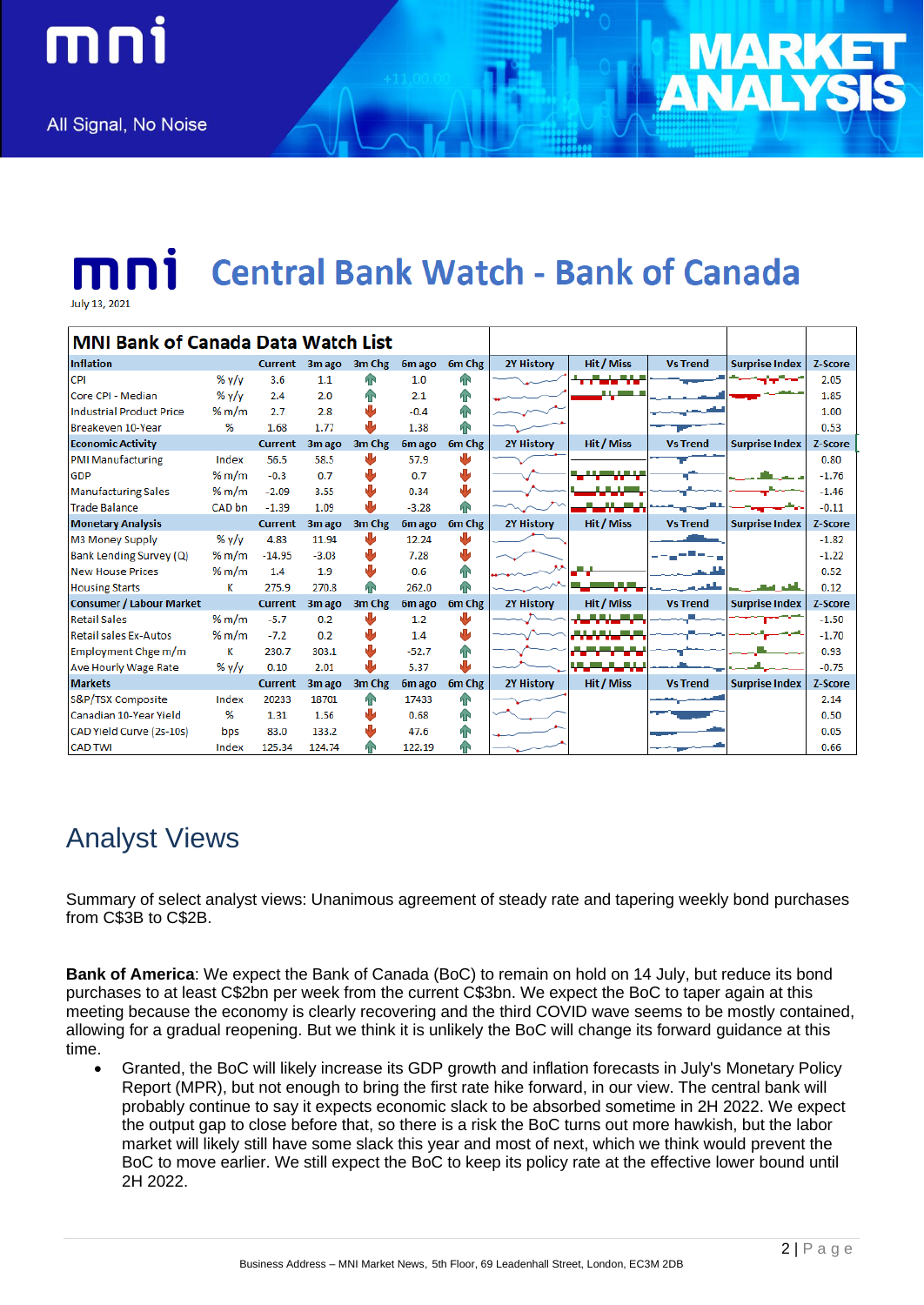mni

**Bank of Montreal:** This is an MPR meeting, so we'll get fresh forecasts and a press conference. Since the April MPR, things have evolved largely as the BoC expected. They missed modestly on Q1 GDP, which was shrugged off in the June statement, and Q2 appears to have been dampened only modestly by the third wave. Meantime, the C\$ has backed off, the Fed is now talking about tapering, and the reopenings appear poised to continue through the summer.

- Vaccinations are on pace for Canada to have broad immunity by the fall. All told, there's nothing here to change their projection for the output gap to close in 2022H2. Given the GDP miss in Q1 (and probably small in Q2), it shouldn't be pulled forward, but those misses aren't enough to push it back either. Also, the improvement in the labour market is consistent with all of the above.
- The reopening is driving a rebound in services jobs which is expected to continue through the summer. We'll see how much momentum there is in the fall, but that's a worry for another day. We're not expecting any changes to the WAM of QE. If the BoC didn't make any changes in April, there's no reason to soften the taper this time around. If anything, there's notably less uncertainty now, leaving little rationale to change tack.

**Barclays:** Steady at 0.25 and tapering GoC bond purchases from C\$3B to C\$2B, citing "strong economic recovery, which was not materially derailed by the third COVID wave. BoC speakers have highlighted that the economy will not need as much QE stimulus over time and if the outlook evolves as expected, purchases will be adjusted gradually. We expect the BoC to keep its forward guidance on rates unchanged; slack is expected to be absorbed, and inflation is consequently expected to return to the target on a sustained basis sometime in H2 2022. We think that the bank could continue to reduce the pace of purchases by CAD1bn each quarter, which would stop net purchases by year-end or early 2022. We expect the BoC to start hiking in H2 2022, in line with forward guidance.

• OIS implied market pricing has become more hawkish for the BoC and now shows a first hike in early Q2 2022 even as hawkish market pricing for the Fed reversed last week with the move lower in US Treasury yields. BoC hawkishness seems to be well priced-in so the announcement of another leg of tapering might not generate significant market reaction. In the medium term, we remain constructive on the CAD owing to solid domestic fundamentals, still supported oil prices on global demand recovery and a hawkish BoC.

**CBA:** Steady at 0.25 and tapering GoC weekly bond purchases to C\$2B. CBA expects the BoC to "start increasing its policy interest rate in October 2022. We expect the stronger USD to be the dominant driver of USD/CAD this week, and see further gains as likely.

- CBA upgraded their Canadian GDP forecasts and "now forecast Canada's economy will expand by 6.3%/yr in 2021 and by 3.7%/yr in 2022.There are three major drivers of our upgrade. First, the Canadian economy has been more resilient than expected to the recent restrictions on movement. Second, US fiscal stimulus and the quick US economic recovery will boost demand for Canada's exports. Third, the vaccination drive has accelerated sharply recently. After a slow start, over half of Canadians have now received at least one dose of vaccine."
- "The BoC was one of the first central banks we monitor to taper its asset purchases in April 2021. We expect the BoC to keep tapering its weekly asset purchases until the end of 2021. We expect a subsequent tapering of \$C1bn each to be announced in July 2021, October 2021 and January 2022. At this stage, we expect the BoC will start raising the cash rate in Q4 2022, probably the October meeting. The risk is an earlier start if the economy rebounds faster than expected."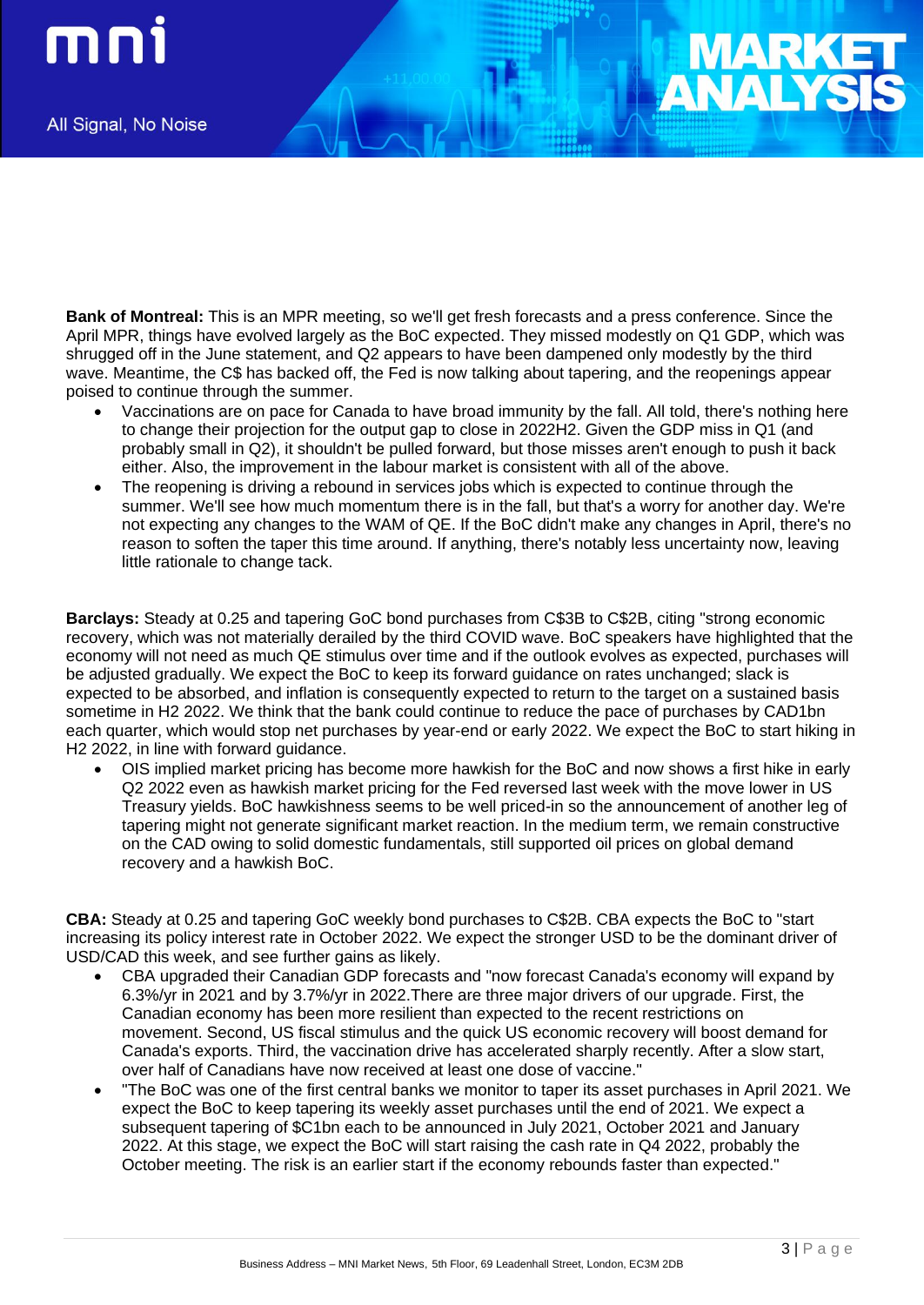mni

All Signal, No Noise

**CIBC Capital Markets:** Steady at 0.25 and taper: reduce GoC bond purchases from C\$3B to C\$2B. "Trading the MPR is going to be a challenge because, on the surface, the balance of risks are asymmetric relative to current market pricing. But as we have highlighted throughout this piece, downside risks are minimal relative to the required adjustments from the April MPR. As we have said numerous times this year, we expect the CAD forwards to remain elevated. At time of writing, the pace of the Bank appears too aggressive in 2022 with nearly 3x hikes priced. If growth and inflation forecasts were seen as falling, the obvious implication would be a repricing of the front contracts that would promote a steepening of the bond curve.

• So that means it probably is not the week that forces our front-end to reprice. Practically speaking then, if the short-end doesn't reprice than the pressure is actually going to be applied locally on the 10yr sector. We would use any undue steepening to add to our core flattening positions. The taper we expect has clear implications to the net-supply build across the curve (we walk through the Taper math in detail in this report) and we see this manifesting itself in a cheaper 5s10s30s this week.

**Credit Agricole: "**Focus will be on the BoC policy meeting and its updated economic projections. Any indications from officials that their confidence in the economic recovery has grown since April and/or any signals of an earlier start of the bank's tightening cycle could prop up the CAD. That said, we think that any gains will likely manifest themselves mainly vs the other G10 commodity currencies."

- Back in April, the BoC surprised the markets by tapering the weekly pace of its asset purchases and further signalling an earlier start of its tightening cycle in H222. Since then, the Canadian rate markets have begun pricing in a total of almost five rate hikes by the end of 2023 more recently, with the tightening cycle starting in Q221. Despite that, USD/CAD has been on a roller coaster ride – dipping towards 1.2000 in May before rallying back towards the highs above 1.2500 last seen before the April BoC meeting. The FX spot moves deviated from the evolution of the USD-CAD rate spreads that have been moving in favour of the CAD over the same period.
- One explanation for the divergent price action in the FX and rates markets could be that the FX investors that have been piling into CAD carry trades since the April BoC meeting switched to buying USDs in the wake of the hawkish June FOMC meeting. Moreover, recent client meetings have highlighted that some market participants worry that the BoC could deliver on the already fairly hawkish market expectations. Last but not least, the prospect for tighter US and global financial conditions has undermined risk sentiment and thus the demand for carry trades, weighing on the CAD vs the safe-haven USD.

**Goldman Sachs:** Steady at 0.25 and tapering weekly bond purchases to C\$2B. GS expects a somewhat hawkish meeting as the BoC remains "upbeat about growth on Wednesday despite slightly softer Q1 GDP data. Rapid vaccinations, strong surveys, a solid June jobs report, and a nearly 50bp easing in our Canada GS FCI since June should drive an optimistic baseline outlook, although downside risks from new strains should be in focus too.

- GS expects the output gap projections to remain "roughly unchanged .. but a large upgrade to 2021 inflation, and a focus on upside inflation risk from supply bottlenecks. Following stronger realized inflation, including in our GS trimmed core and shelter inflation measures, we have increased our inflation forecast and now expect BoC liftoff in mid-2022 (vs. 2022Q4, previously). We expect the BoC to reduce weekly asset purchases to C\$2bn and to continue to project liftoff in 2022H2 on Wednesday. Although not our base case, we see a 25% probability that the BoC pulls forward liftoff to 2022H1 on Wednesday following the inflation beats."
- GS expects the MPR to "again show a strong baseline outlook although recent developments have been mixed. On the negative side, GDP grew at an 5.7% annualized rate in Q1, below the BoC's latest 7.0% projection, although Deputy Governor Lane emphasized stronger details. Globally, Delta outbreaks are raising concerns about the recovery, and our global and US CAIs have also moderated since the June meeting."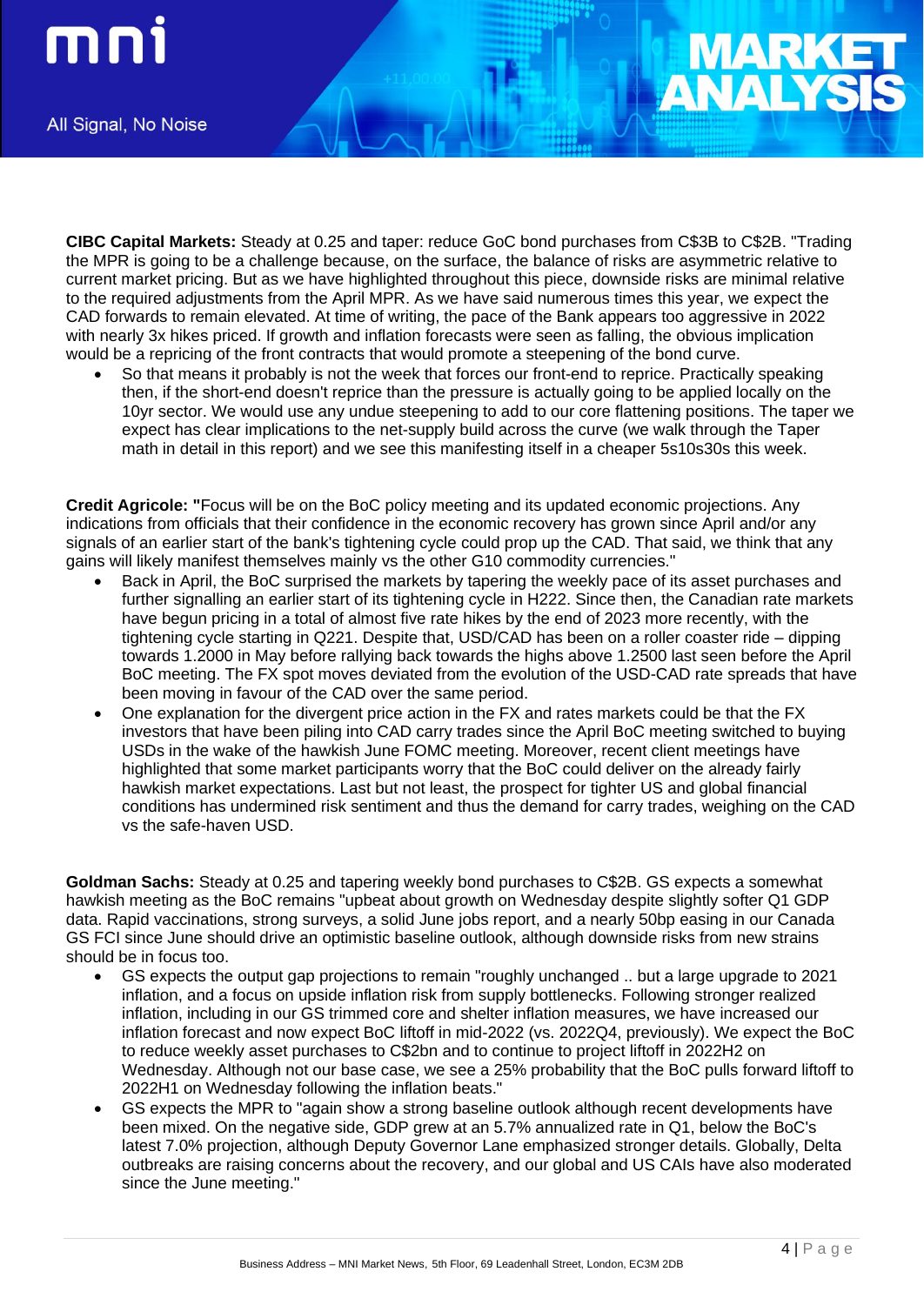**ING**: Steady at 0.25 and reduction of weekly GoC bond purchases from C\$3B to C\$2B. Canada's economy hasn't been hit as hard as feared by the third wave of infections while the BoC's latest Business Outlook Survey showed sentiment hitting a record high on optimism that the economy can swiftly return to normality.

- With worries mounting about the implications of Canada's booming housing market and with government bond yields having dropped sharply since mid-May, we think the BoC will look to conclude the QE purchase program before the end of this year. There is questionable need for such stimulus in the current environment.
- We also expect the BoC to re-affirm its statement that they will look to hold "the policy interest rate at the effective lower bound (0.25%) until economic slack is absorbed so that the 2 percent inflation target is sustainably achieved. In the Bank's April projection, this happens sometime in the second half of 2022". We expect the language to gradually harden in coming months and expect the BoC to raise interest rate twice in the second half of 2022 with the risks skewed towards even earlier policy tightening.

**JP Morgan:** Steady at 0.25 and tapering weekly GoC bond purchases from C\$3B to C\$2B. JPM expects the BoC "will raise its growth forecasts for the second half of 2021 to shore up its annual forecasts. The Bank has signaled that decisions regarding adjustments to the pace of government bond purchases will be guided by an ongoing assessment of the strength and durability of the recovery. The upbeat news on the economic recovery has been decisive recently and supports a C\$1billion taper announcement, in our view. COVID-19 trends have improved sharply nationwide and provinces are relaxing distancing rules and dropping store capacity limits. Mobility indicators are soaring as a result."

• "On inflation, the Bank has generally downplayed current price pressures as transitory, although the Bank is likely to acknowledge firming inflation expectations in the announcement. The Bank has identified the upside risks of more persistent cost pressures since the January MPR, noting that in an environment of disruptions brought on by the pandemic, alongside strong post-pandemic demand, businesses may find that they are better able to raise prices to pass along higher expenses to consumers or to rebuild their margins."

**Morgan Stanley**: MS expects the BoC to "proceed with its gradual process of removing policy accommodation by reducing the pace of its asset purchases from C\$3bn per week to C\$2bn."

**RBC**: "We expect the BoC to take the next step in reducing its GoC bond purchases at Wednesday's meeting. This should take them to C\$2bn/week from the C\$3bn/week pace announced at the April meeting. GDP has evolved roughly in line with its April MPR projection, with the increased pace of vaccinations, low COVID cases, and (safer) re-openings likely to give the BoC added confidence in the expected growth acceleration over the summer.

• With this previously factored into the BoC's (and our own) growth forecasts and no further insight on magnitude, we think there is little reason to adjust the forward guidance timeframe from the H2-2022 timing given in April (and June). Inflation has printed above BoC expectations and an upward forecast revision is likely, though BoC communication has noted that it still sees the recent spike as transitory and driven by base-effects. The BoC's focus on a broad labour market recovery should be evident, and it has previously flagged that more information on its preferred labour market indicators will be provided at the meeting."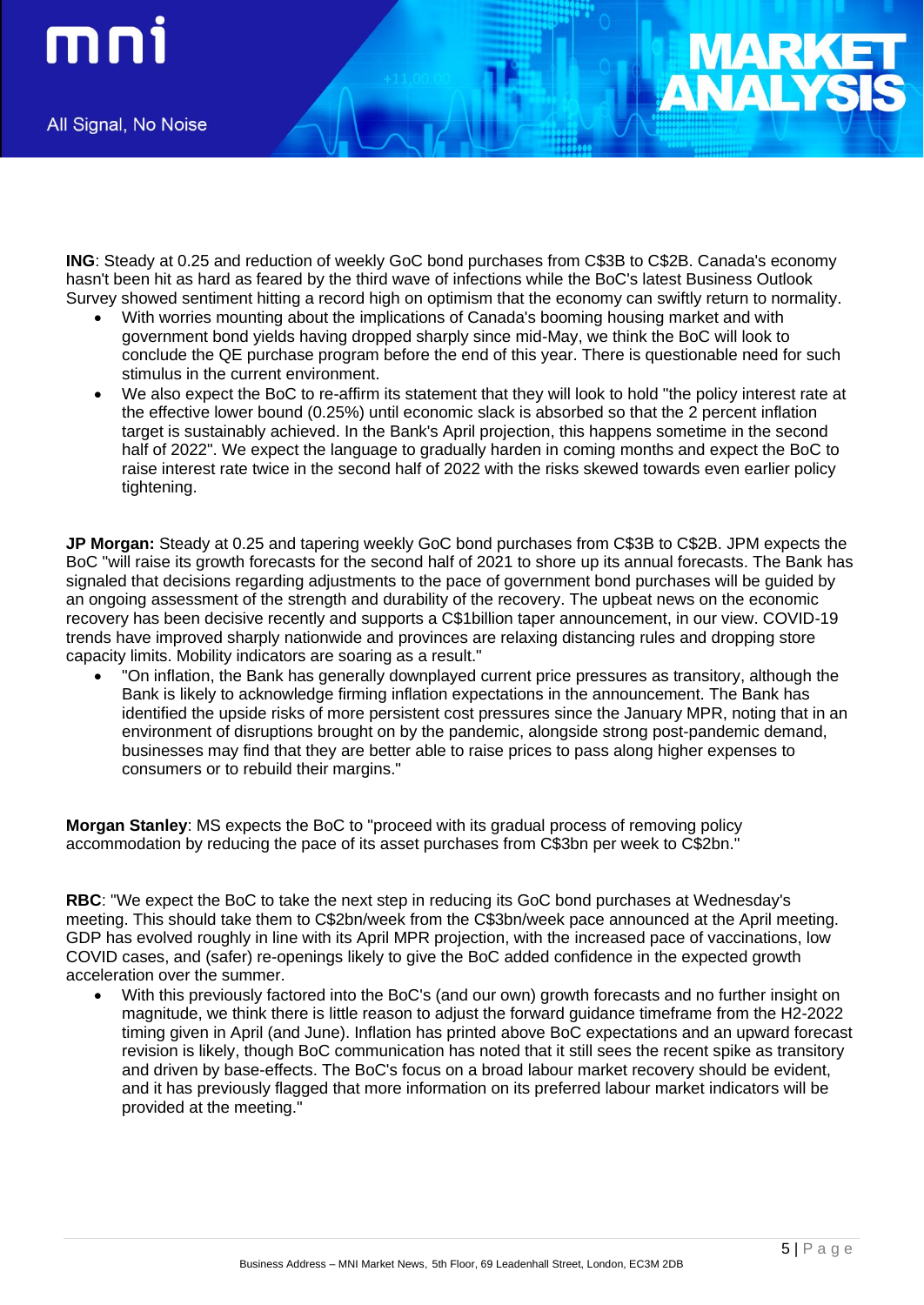

**Scotiabank:** Steady at 0.25 and reducing weekly GoC bond purchases from C\$3B to C\$2B. "The key is striking a balance on the magnitude of the adjustment that retains future flexibility but without signaling a greater rush that could bring forward overall exit pricing. It's feasible that a greater reduction is offered, but we err on the somewhat more cautious side since a greater reduction might compromise the desire to exit in 'gradual and measured' fashion as the BoC puts it."

- On the more hawkish tapering opinions, Scotiabank posited "reducing purchases down to, say, \$1 billion in one swoop at this meeting would likely set up expectations for an end to the purchase program, perhaps at the September meeting, with pulled-forward expectations for a reinvestment phase and rate hikes. That's not inconceivable, but would signal a greater rush to exit than Governor Macklem's guidance has tended to indicate to date.
- Scotiabank offered a "potential risk in the press conference could well involve grilling Governor Macklem on potential wage-price connections. Macklem has so far leaned in favour of a fully inclusive job recovery but some mistake that as guidance he may not hike until every conceivable unemployed and underemployed worker is fully employed. Instead, a fully inclusive recovery likely speaks more toward the pace of hikes once they begin with the guidance likely to remain in favour of a starting point toward mid-year next year. I would, however, like to hear Macklem discuss his views on poor Canadian labour productivity and faster increases in unit labour costs than in the US and how this could feed into inflation risk. A discussion about labour utilization is incomplete without discussing productivity challenges relative to labour costs.

**TD Securities:** Steady at 0.25 and tapering weekly GoC bond purchases from C\$3B to C\$2B. "The outlook looks bright, but growth is likely to fall short of the BoC's lofty forecast from April. We don't expect any change in forward guidance, with the BoC still signaling that it expects economic slack to be fully absorbed (and rate hikes to occur) in 2022H2.

- "While the growth outlook has fallen modestly short of the BoC's lofty forecast from April, the CPI outlook has sharply overshot it. We look for CPI inflation for Q2 to settle at 3.4% y/y, well above the BoC's forecast of 2.9%. And while we do expect inflation to decelerate over the back half of the year, we are still forecasting Q4/Q4 inflation 3.0% versus the BoC's last estimate of 2.2%. We don't necessarily expect the Bank to revise its forecast to match ours, but clearly material upward revisions are coming — something in the neighborhood of 0.4-0.5 p.p. seems as good a guess as any. The more relevant question surrounds the outlook for 2022; we expect price pressures to moderate into the middle of next year, with CPI inflation troughing in mid-2022 at 1.9%."
- "Whatever the actual facts are of the transitory/persistent inflation debate, the Bank has repeatedly signaled that they believe inflation will moderate from here. We don't think we've seen enough data to declare a winner in this debate, so there is no reason for the Bank to change their view on the topic. Look for the Bank to cite the substantial slack still in the economy, as demonstrated by the elevated unemployment rate and wide output gap, as the major factor driving moderation in price pressures going forward.
- Putting everything together, the best course action for the BoC is to reaffirm the narrative from April: Things are improving, but there is still significant slack in the economy. Even if the BoC is having doubts about remaining on hold until 2022H2, there is absolutely no need to spook markets here (especially given that markets are pricing in 2.5+ hikes by the end of 2022). At the time of the October meeting, we should have a better sense of the persistence of the inflationary shock, the amount of pent-up demand in the economy, and prospects for a return to normal life (whatever that is). At that point, if the BoC decides that it needs to signal a change in direction, it will be standing on much firmer footing. The prudent move here for the Bank is to stall until October.

### **Limited policy opinions of steady at 0.25 from the following:**

Commerzbank, Desjardins Financial Group, Laurentian Bank, National Bank of Canada, PNC Bank, Wells Fargo and UBS.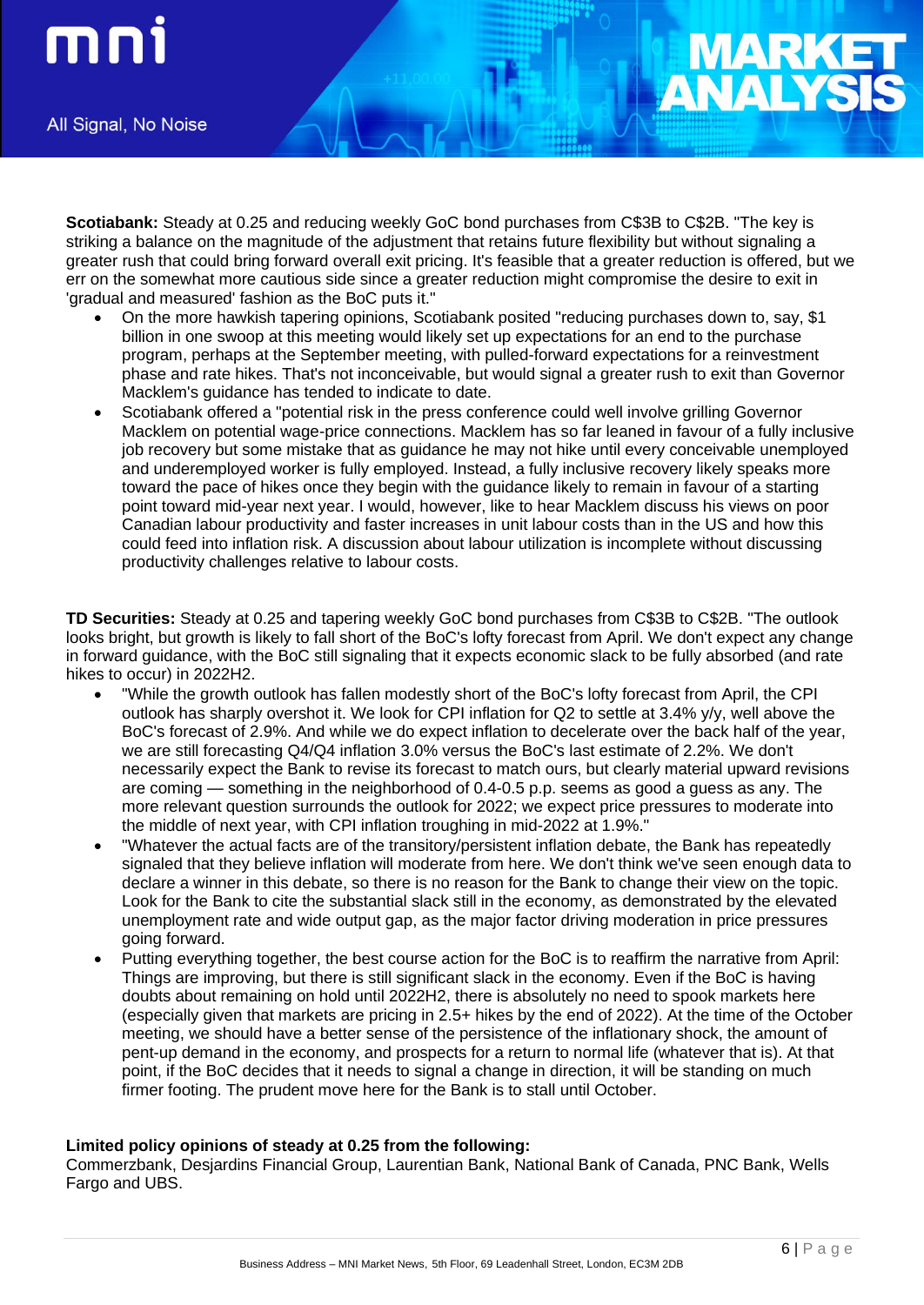



### **MNI STATE OF PLAY:** BOC Seen Tapering QE on Vaccine Rollout

By Greg Quinn

OTTAWA (MNI) - Canada's central bank is expected to reduce weekly bond purchases to CAD2 billion from CAD3 billion on Wednesday as mass vaccinations deliver a lasting re-opening of the economy, while transitory inflation pressures allow Governor Tiff Macklem to stick with guidance for holding a 0.25% interest rate until the second half of next year.

A potential for the solid second-half rebound the Bank of Canada has [projected](https://enews.marketnews.com/ct/uz8890854Biz49118193) is becoming the dominant story as a clear majority of people have their first dose of Covid-19 vaccine, though policy makers may also note risks from variants of the virus and some weakness in the second quarter during lockdowns.

The expected taper would be the BOC's third from last year's original pace of at least CAD5 billion a week, and analysts at RBC say this one will come without any move to extend the maturity of asset purchases as was the case in one earlier round. The decision at 10am EST and press conference afterwards will be watched for indications on whether the BOC could downshift later this year to a CAD1 billion pace in line with plans to stabilize the [balance sheet](https://enews.marketnews.com/ct/uz8890854Biz49118194) by reinvesting maturing assets.

Policy makers at their June decision said tapering depends on the "strength and durability of the recovery," a key phrase to watch for in this week's meeting. The reduction to CAD2 billion is expected by 12 of 13 economists surveyed by MNI, and an unchanged interest rate in all 16 responses.

Inflation forecasts may be boosted a bit in the near term to reflect the re-opening and a jump in oil prices, without changing the Bank's longer view that slack will hold down prices into next year. The BOC has said CPI will be around 3% in the next few months and later slow to 2%, while May's 3.6% pace was the fastest in a decade.

### **RESISTING MORE HAWKISH STANCE**

"We expect the BoC to lean heavily against taking a more hawkish stance in the face of inflationary pressures," Desjardins chief economist Jimmy Jean wrote in a research note. Other economists also agree it's too soon for the BOC to signal it could again advance its guidance about lifting interest rates from the current record low, something it did in April by shifting from sometime in 2023 to the second half of next year.

For one thing, the economy remains half a million jobs short of where it could have been absent the pandemic, and June's gain of more than 200,000 jobs may not be a sustainable pace because it reflected the end of some major lockdowns.

Even with those shutdowns in April and May, economists say GDP probably still grew at a 3% annualized pace in the second quarter, close to the BOC's April prediction of 3.5%. That gap is trivial compared with fears of shrinking output around the start of the year, and GDP is now within a percentage point of its pre-pandemic level. If anything, the BOC's stance remains more hawkish than the Fed or ECB and there's no sign Macklem will dial back his relative optimism, especially with Canada's dollar relatively well behaved.

Along with a reference to the rebound's strength determining QE, it will be key to watch how Macklem adjusts his view that "with vaccinations proceeding at a faster pace, and provincial containment restrictions on an easing path over the summer, the Canadian economy is expected to rebound strongly, led by consumer spending."